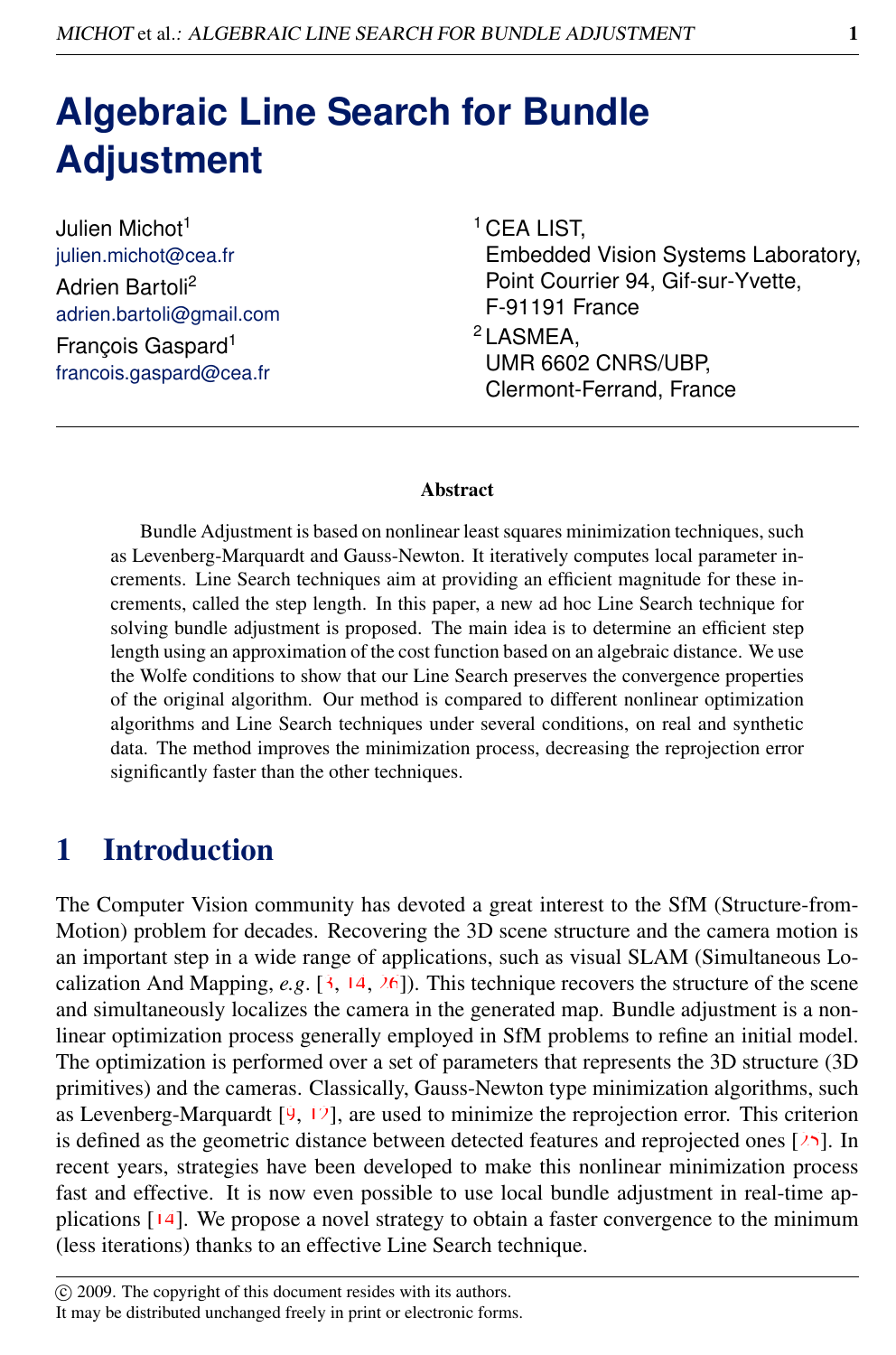One drawback of the LM (Levenberg-Marquardt) method is that it only calculates a direction in the parameter space, but does not necessarily provide the best magnitude, called the *step length*. The aim of Line Search techniques is to find an efficient displacement length for a given direction. Many Line Search methods have been proposed, such as [1, 4, 10, 13, 18]. These techniques are hardly ever used in SfM  $[8, 19]$  since they are iterative and usually increase the computational time compared to using a unit step length.

We propose a new Line Search technique that we call ALS (Algebraic Line Search). It can easily be plugged in existing bundle adjustment implementations (like the general framework described in [8]).

Thanks to an approximation of the reprojection error using an algebraic distance, we can calculate analytically an efficient step length for each parameter increment. Algebraic distances are typically used for initialization purposes. Since better results are obtained with a geometric reprojection error, we use an algebraic distance in one Line Search technique only and minimize the "true" geometric reprojection error. We present two variants of our method: Global and Two-way ALS. The former determines a single step length for all parameters, given by solving analytically a degree 3 polynomial. The latter variant defines two step lengths: one for the cameras and one for the 3D points. It requires one to solve a degree 5 polynomial. The proposed routines are low cost, efficient and can be used for visual SLAM problems, pose estimation and any problem requiring one to minimize the reprojection error. We have experimented ALS with Levenberg-Marquardt and Dogleg Trust Region algorithms, for calibrated and uncalibrated Batch SfM refinements. Results show that this dynamic selection of the step length, optimal for the algebraic reprojection error, provides a good step length for the geometric reprojection error.

Paper organization. Section 2 introduces the SfM problem and bundle adjustment. We describe our new approach, ALS (Algebraic Line Search) in section 3. Finally, the last section reports experimental results on both real and synthetic data. A supplementary material describes the resolution of our Two-way ALS.

Notation. Scalars are in italics (*e.g*. *x*), vectors in bold (*e.g*. p), and matrices in sans-serif (*e.g.* M). I<sub>r</sub> is the  $r \times r$  identity matrix.  $d(\mathbf{q}, \mathbf{q}')$  is the Euclidean distance, nonlinear in homogeneous coordinates since  $d^2(\mathbf{q}, \mathbf{q}') = ||\Psi(\mathbf{q}) - \Psi(\mathbf{q}')||^2$  with  $\Psi(\mathbf{q}) = \frac{1}{q_3}$  $\int q_1$ *q*2 . Function *vect* creates a vector by stacking row-wise the elements of a matrix.

# 2 Background and Previous Work

We consider the problem of recovering the geometry of 3D scenes from multiple 2D images through SfM. The process is usually composed of an initial coarse reconstruction which is later refined with Bundle Adjustment.

### <span id="page-1-0"></span>2.1 Structure-from-Motion Initialization

The 3D reconstruction problem aims at recovering a model of all camera poses and all the *m* 3D points  $\mathbf{Q}_{j=1..m}$  of a scene from multiple views. Camera projections are written as  $3 \times 4$ matrices  $P_{i=1..n}$  and can be decomposed in some metric coordinate frame, as  $P_i = K_i(R_i|t_i)$ ,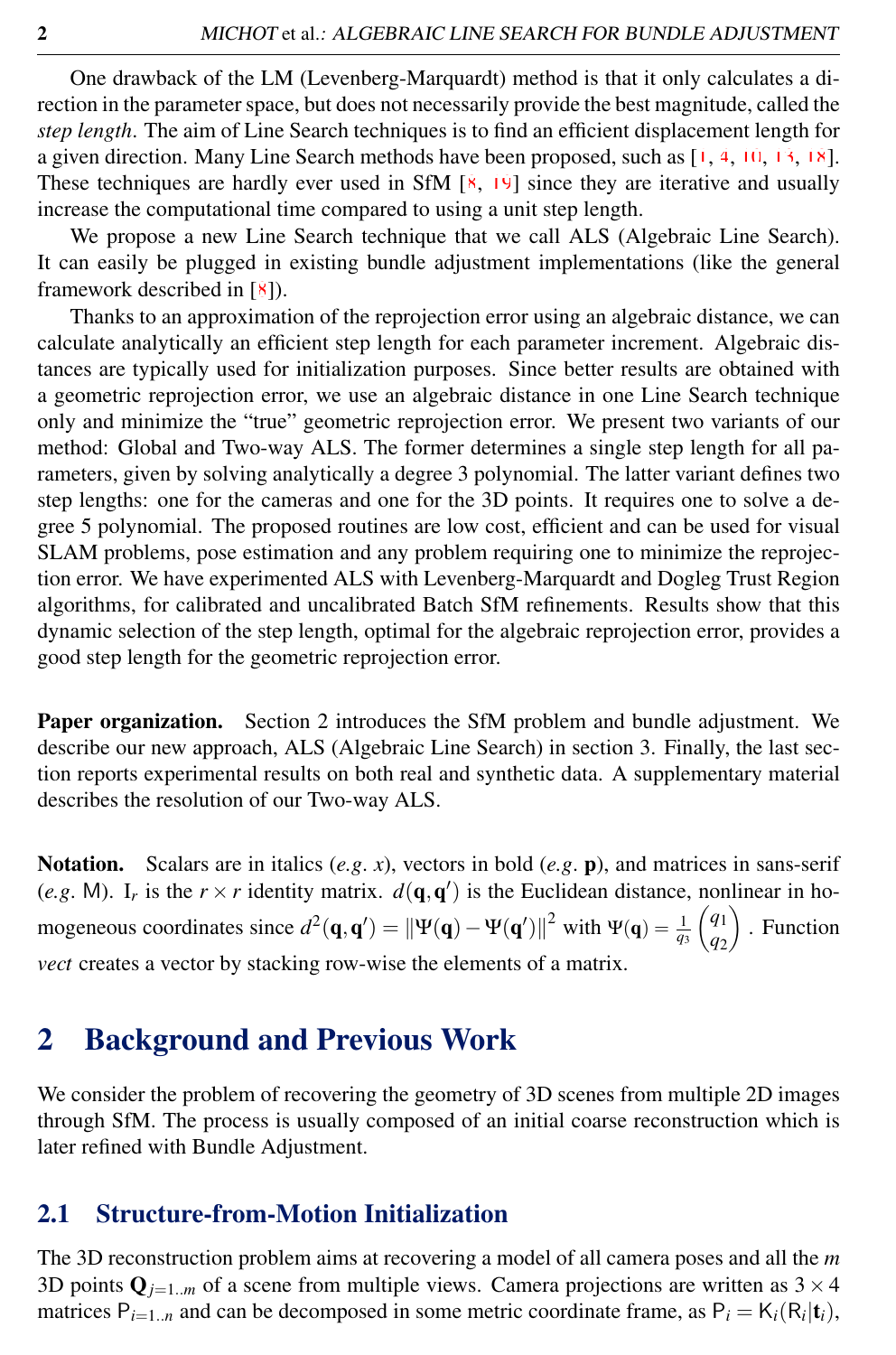where  $K_i$  encodes the intrinsic parameters and  $(R_i, t_i)$  represents the orientation and position of the camera in a world coordinate frame.

There exist two main approaches to obtain an initiale estimate of the structure and motion: Incremental and Batch SfM. In this paper we use Batch SfM.

Batch Factorization SfM is based on an SVD (Singular Value Decomposition) of the measurement matrix  $[21, 23]$ . Initial factorization techniques ( $[21, 23]$ ) were affected by missing data or outliers. Hierarchical [16] and Closure Constraints Factorizations [22, 24] are more robust. They consider relevant sub-blocks of the measurement matrix to recover the scene structure. These methods provide projective or affine reconstructions. To recover a metric shape, we either do self-calibration, and find intrinsic camera parameters  $K_i$  and the plane at infinity  $\pi_{\infty}$ , or only find  $\pi_{\infty}$  if the K<sub>i</sub> are already known. More details on the procedure can be found in  $[8]$ .

### 2.2 Bundle Adjustment

Bundle Adjustment (BA) is based on nonlinear least squares minimization in order to refine the initial structure and camera motion. The parameter vector x to refine is composed in the uncalibrated case, of  $Q_j$  and  $P_i$ :  $\mathbf{x}^{\top} = (\mathbf{p}_1^{\top}, \cdots, \mathbf{p}_n^{\top}, Q_1^{\top}, \cdots, Q_m^{\top})$  with  $\mathbf{p}_i = \text{vect}(P_i)$ . For calibrated reconstructions, we suppose that the intrinsic matrices  $K_i = K$  are equal, constant and known. So  $\mathbf{p}_i$  is replaced by  $\mathbf{r}_i$  and  $\mathbf{t}_i$ , where  $R_i = R(\mathbf{r}_i)$  and  $R(\theta)$  transforms the three angle vector  $\theta$  to a rotation matrix. We can also consider self-calibrating bundle adjustement, that also estimate some of the intrinsics, such as the focal lengths *f<sup>i</sup>* .

#### 2.2.1 The reprojection Error

In SfM, the objective function to refine is generally is the reprojection error  $\varepsilon(\mathbf{x})$ . This function is the sum of the squares of the distance between 2D observations (measurements in the images) and reprojections:

$$
\varepsilon(\mathbf{x}) = \sum_{i,j} v_{ij} d^2 (\mathbf{q}_{ij}, \mathbf{P}_i \mathbf{Q}_j),
$$
 (1)

where  $\mathbf{q}_{ij}$  is the observation of point  $\mathbf{Q}_j$  in image (camera)  $P_i$ , and  $v_{ij} = 1$  if the observation exists and 0 otherwise. The algebraic distance  $\tilde{d}$  is defined by:

$$
\tilde{d}(\mathbf{q}, \mathbf{q}') = \|\mathsf{S}[\mathbf{q}] \times \mathbf{q}'\|,\tag{2}
$$

with  $S = \begin{pmatrix} 1 & 0 & 0 \\ 0 & 1 & 0 \end{pmatrix}$  and  $[q]_{\times}$  is the matrix representation of the vector cross product. It is agreed  $[\overline{7}, \overline{8}]$  that under an appropriate normalization, cost functions based on this distance give satisfying results, even if this distance is not geometrically or statistically meaningful. The algebraic cost function is written as:

<span id="page-2-0"></span>
$$
\tilde{\varepsilon}(\mathbf{x}) = \sum_{i,j} v_{ij} ||S[\mathbf{q}_{ij}]_{\times} P_i \mathbf{Q}_j||^2.
$$
 (3)

#### 2.2.2 Nonlinear Least Squares Optimization

We consider the least squares optimization:

$$
\min_{\mathbf{x} \in \mathbb{R}^p} v(\mathbf{x}), \quad \text{where} \quad v(\mathbf{x}) = \frac{1}{2} \|\mathbf{D}(\mathbf{x})\|^2 \quad \text{and} \quad \mathbf{D}(\mathbf{x}) = \left(\begin{array}{c} \dots \\ \mathbf{q}_{ij} - \Psi(\mathsf{P}_i \mathbf{Q}_j) \\ \dots \end{array}\right) \tag{4}
$$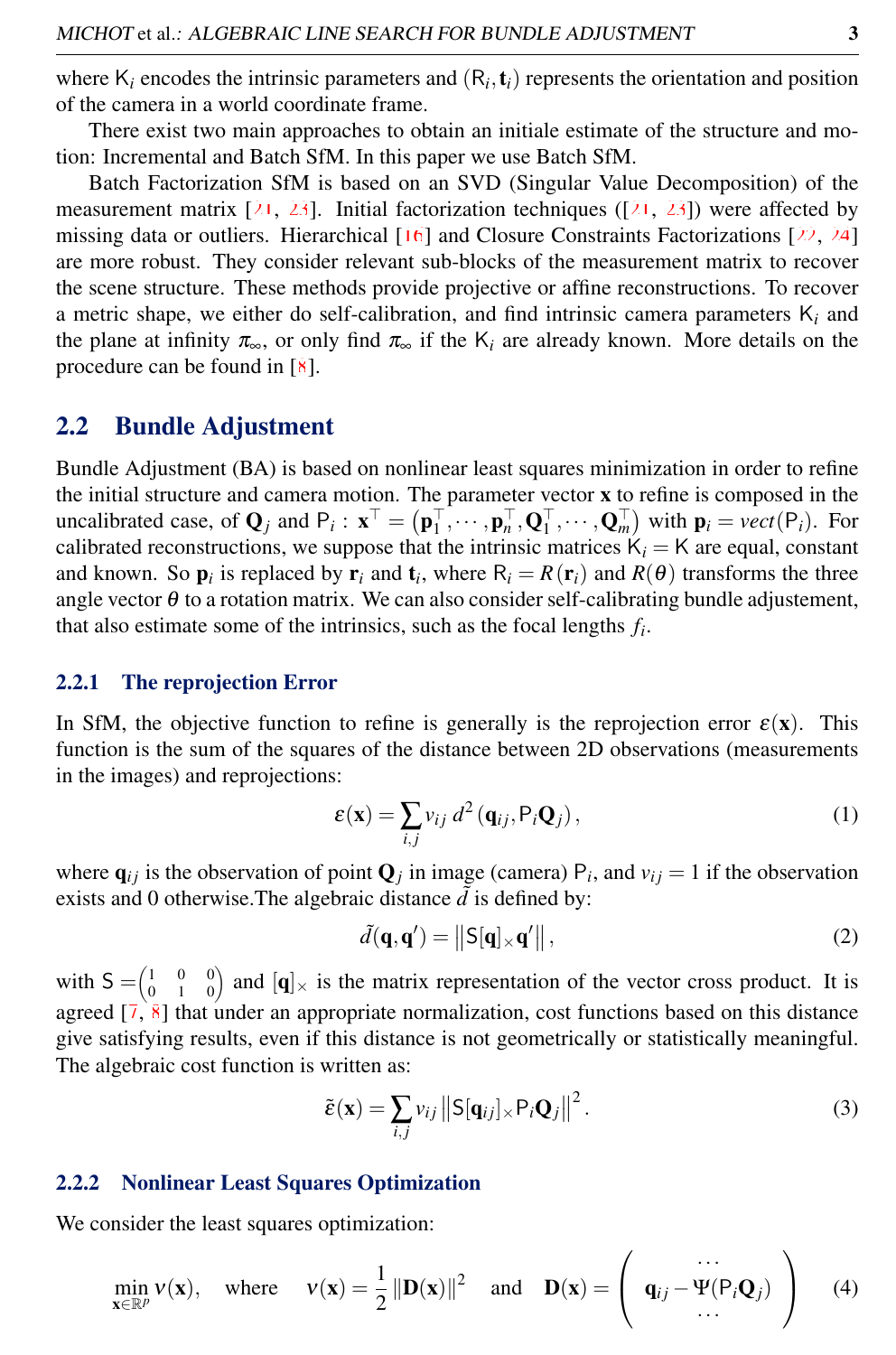**D** stacks the reprojection residuals of every observation  $q_{ij}$  (where  $v_{ij} = 1$ ) in a  $1 \times l$  vector  $(l < nm)$ ,  $v : \mathbb{R}^p \to \mathbb{R}$  is a nonconvex and twice continuously differentiable function. We try to find an optimum  $x^*$  of v for which:

$$
\nabla v(\mathbf{x}^*) = 0. \tag{5}
$$

The problem is usually solved by an iterative minimization algorithm which generates a series of displacements  $x_0, x_1, \ldots x_k$ . Under certain conditions, which depend on the algorithm, the series converges to a stationary point (local or global minimizer)  $\mathbf{x}^*$ :  $\mathbf{x}_{k\to\infty} \to \mathbf{x}^*$ . The sequence of  $\mathbf{x}_k$  is commonly determined by:

<span id="page-3-1"></span>
$$
\mathbf{x}_{k+1} = \mathbf{x}_k + \alpha_k \delta_k,\tag{6}
$$

where  $\delta_k \in \mathbb{R}^p$  is the parameter displacement given by the constrained or unconstrained optimization, and  $\alpha_k \in \mathbb{R}^{+*}$  the step length. Many strategies have been proposed to compute the  $\delta_k$ , including Gradient Descent, (quasi-)Newton methods [10], Gauss-Newton, Levenberg-Marquardt [8, 9, 15], Trust-Region such as Powell's dogleg [11, 18, 20].

### 2.3 Line Search

Most of the above mentioned algorithms do not guarantee to provide the best step length in the chosen direction  $\delta_k$  (in the parameter space). Line Search techniques try to determine an efficient step length along this direction. *Exact Line Search* optimizes this criterion:

<span id="page-3-0"></span>
$$
\alpha_k = \arg\min_{\alpha_k > 0} \varepsilon(\mathbf{x}_k + \alpha_k \delta_k). \tag{7}
$$

Unfortunately, common problems have a nonlinear cost function. Equation [\(7\)](#page-3-0) is thus not easy to solve. *Inexact Line Search* is more interesting in this case. Most of the *Inexact LS* techniques start with an initial step length and refine it iteratively such that it verifies the Wolfe or Goldstein conditions [17].

#### 2.3.1 The Wolfe conditions

The Wolfe conditions are usually employed together with iterative displacements to ensure the convergence to a minimum. Since along a descent displacement  $\delta_k$ , multiple valid step lengths exist, the Wolfe conditions permit to select those that decrease sufficiently the cost function. The first Wolfe condition, also known as Armijo criterion, guaranties that the current step provides a sufficient decrease of the cost function:

$$
\mathbf{v}(\mathbf{x}_{k+1}) \leq \mathbf{v}(\mathbf{x}_k) + \boldsymbol{\omega}_1 \boldsymbol{\alpha}_k \mathbf{g}_k^\top \boldsymbol{\delta}_k \tag{8}
$$

where  $\mathbf{g}_k = \mathbf{J}_k^{\top} \mathbf{D}(\mathbf{x}_k)$  with jacobian  $\mathbf{J}_k = \frac{\partial \mathbf{D}}{\partial \mathbf{x}_k}(\mathbf{x}_k)$  and  $0 < \omega_1 < 1$ . This condition constrains huge descent displacements to decrease even more the cost function, and thus avoid to choose long steps which provide a limited decrease (adjustable with  $\omega_1$ ).

The second Wolfe condition (known as the curvature condition) coerces the LS algorithm to choose at each iteration, a step which minimizes the curvature of the function:

$$
\left| \mathbf{g}_{k+1}^{\top} \boldsymbol{\delta}_k \right| \leq -\omega_2 \mathbf{g}_k^{\top} \boldsymbol{\delta}_k \tag{9}
$$

with  $0 < \omega_1 < \omega_2 < 1$ . These two user-specified parameters characterize the enhancement that each step length guess has to realize to be selected.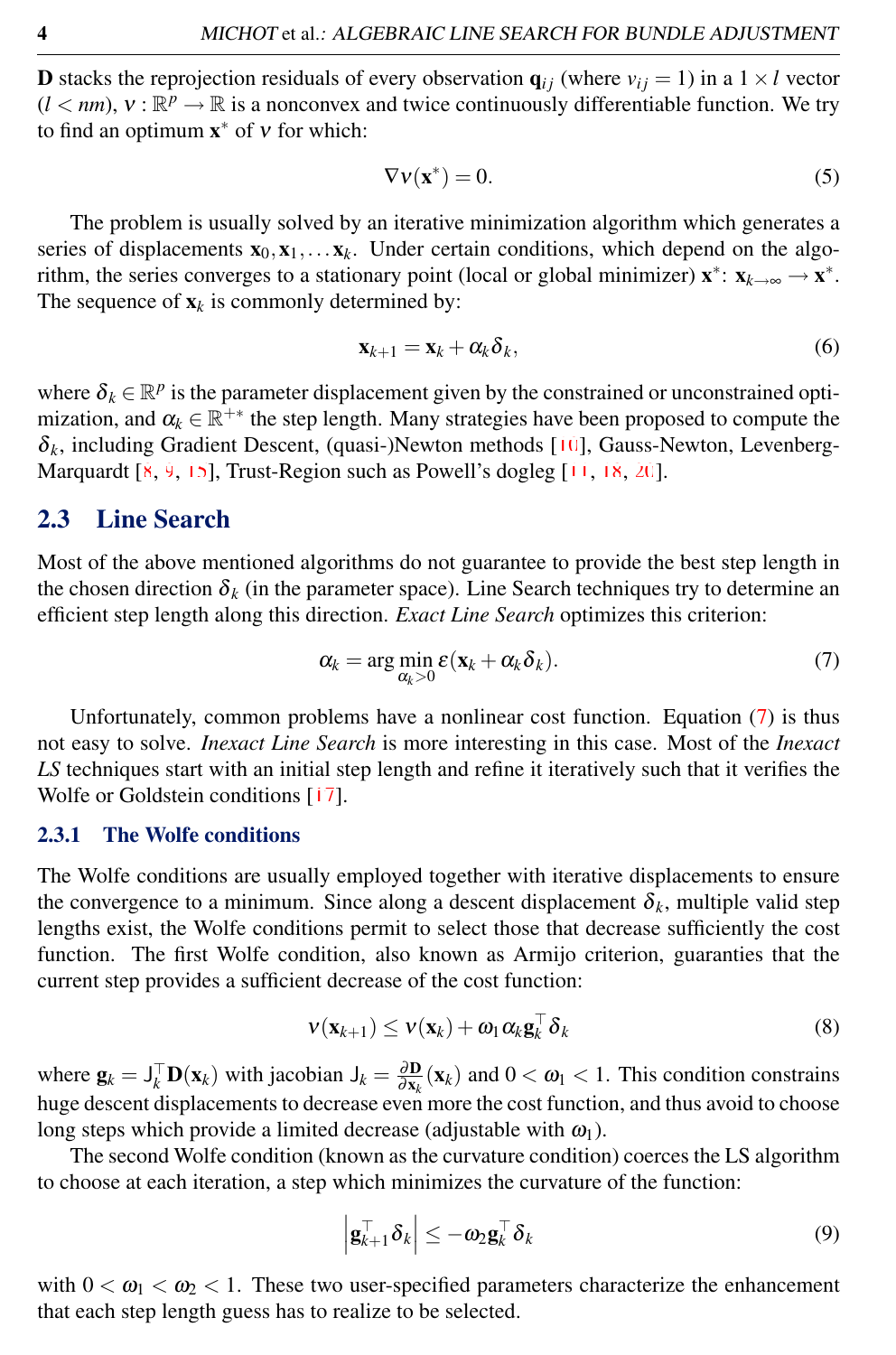Zoutendijk theorem [17] defines that under the Wolfe conditions, Gauss-Newton techniques are guaranteed to converge (to a stationary point), since  $\lim_{k\to\infty} \|\nabla v(\mathbf{x}_k)\| = 0$ . One can also prove the convergence of Levenberg-Marquardt under special restrictions on the initial *damping parameter.* However, these restrictions are not generally used since better performances (speed) appear with user defined *damping* values.

#### 2.3.2 Backtracking Based Line Search Techniques

The Backtracking algorithm is one of the most employed Line Search strategies. Initialized on a first step length, it generates and evaluates iteratively a series of step length guesses and returns the one which has the lowest error.

A number of Line Search algorithms, such as [1, 4, 13, 18], derive from the backtracking Line Search technique. By reducing an interval, they try to find the best step length thanks to different coefficient update rules. Frandsen *et al*. [4] propose two iterative Line Search techniques (Exact and Soft LS) with quadratic interpolation of the cost function. These methods are effective but very slow, even the soft ones. Liu and Nocedal [10] describe a Line Search based on the Wolfe conditions in a Limited quasi-Newton algorithm (L-BFGS). Again, Hager and Zhang in [5] study the convergence of a conjugate gradient method with a Line Search based on Wolfe conditions. An overview on classical Line Search techniques employed in nonlinear optimization is given in  $[17,$  chap 3]. To summarize, all these Line Search methods are recursive or iterative. They are time consuming since they evaluate the error function at each iteration.

We describe our contribution in the following section: a low cost Line Search technique which can be used to decrease computation time when minimizing a reprojection based cost function.

# <span id="page-4-1"></span>3 Algebraic Line Search

Our idea is **not** to use the algebraic distance as the cost function of a bundle adjustment: we keep the basic geometric distance for this. Our proposition is however to use the algebraic distance to find an efficient step length, in a Line Search manner. We call this technique ALS (Algebraic Line Search). We distinguish calibrated and uncalibrated bundle adjustment. The main difference is the camera projection parametrization (either the position and orientation of the cameras or elements of matrices  $P_i$ ). A general SfM algorithm for the calibrated and uncalibrated cases with ALS is given in Table [1.](#page-4-0)

Algebraic Line Search , expressed within the framework of Hartley and Zisserman's textbook  $[8, p.574]$ 

*Add the following substeps to step vii:*

- <span id="page-4-0"></span> $vi^{(1)}$ . Compute the coefficients of the Global ALS (equation  $(10)$ ) or Two-way ALS (defined in the Supplementary material) equation
- $vi^{(2)}$ . Solve the equation, check the Wolfe conditions on each solution and keep the best one (including the basic unit step length)

*vii*<sup>(3)</sup>. Multiply each incremental displacement subset  $\delta = (\delta_a^{\top}, \delta_b^{\top})$  by the selected step length

Table 1: Implementing our Algebraic Line Search within the Bundle Adjustment Levenberg-Marquardt-based framework given in [8, p.574] (Algorithm A4.1).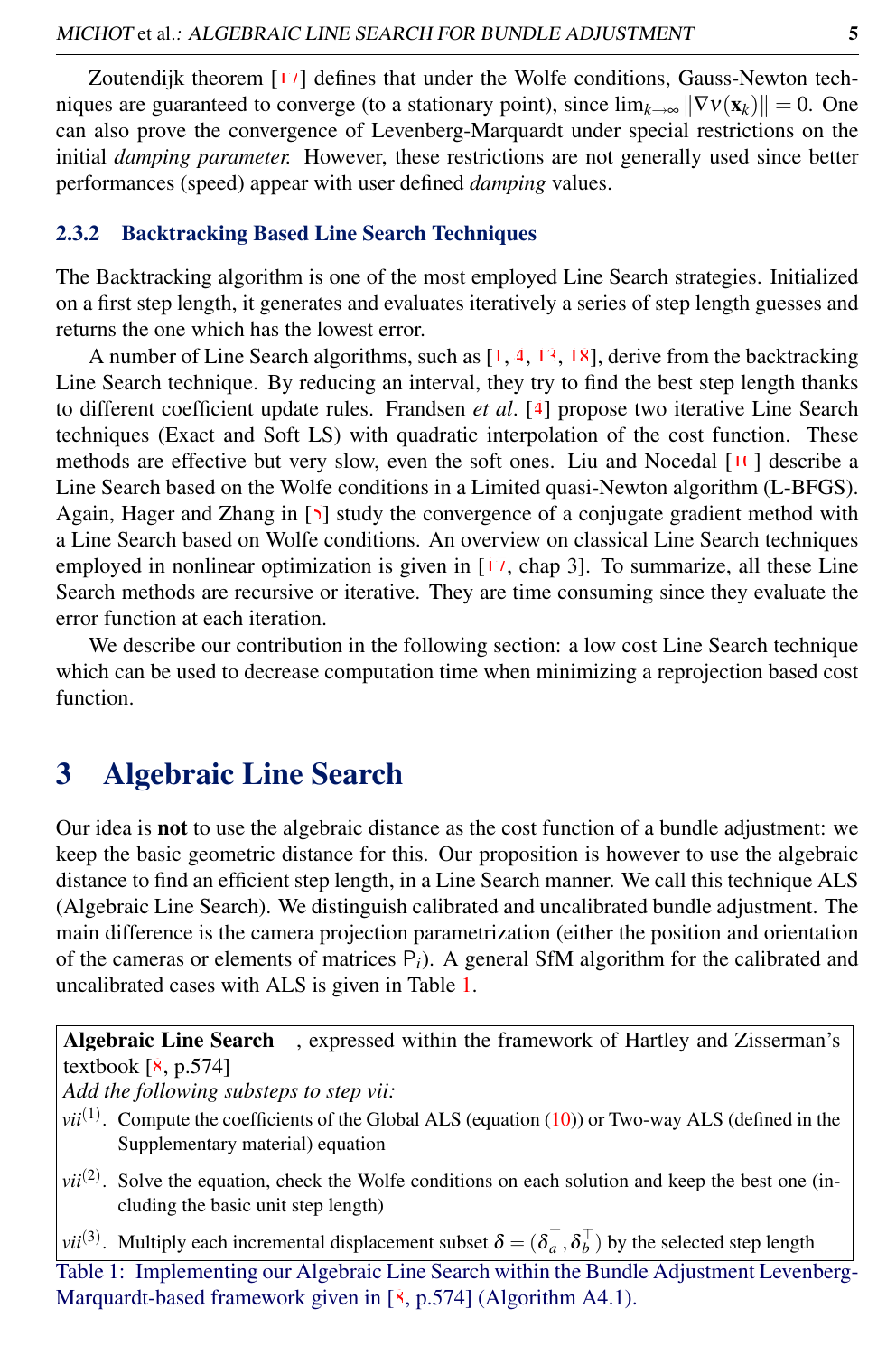### 3.1 Uncalibrated Algebraic Line Search

We investigate two different approaches for ALS. The Global ALS is a Line Search technique that aims at finding a global efficient step length for the whole parameter set (camera and scene structure). In a different way, the Two-way ALS determines two distinct step lengths, one for the cameras and the other for the scene structure.

#### 3.1.1 Global Algebraic Line Search (**G-ALS**)

Once the optimization provides us with a step direction  $\delta^{\top} = (\delta_{P_1}^{\top}, \dots, \delta_{P_n}^{\top}, \delta_{Q_1}^{\top}, \dots, \delta_{Q_m}^{\top})$ , with  $\delta_{P_i} = \text{vect}(\Delta_{P_i})$ , we want to determine the step length  $\alpha$ . Considering the update [\(6\)](#page-3-1), the algebraic reprojection error [\(3\)](#page-2-0) becomes a function of  $\alpha$ :

$$
\tilde{\varepsilon}(\mathbf{x} + \alpha \delta) = \sum_{i,j} v_{ij} \, \left\| \mathsf{S}[\mathbf{q}_{ij}]_{\times} (\mathsf{P}_i + \alpha \Delta_{P_i}) (\mathbf{Q}_j + \alpha \delta_{Q_j}) \right\|^2.
$$
 (10)

Since we search for the best step length  $\alpha^*$  that minimizes  $\tilde{\varepsilon}(\mathbf{x})$  in the previously computed direction  $\delta$ , the optimums are the real positive solutions of  $\frac{\partial \tilde{\varepsilon}}{\partial \alpha} = 0$ , given by inspecting the roots of the polynomial:

<span id="page-5-1"></span><span id="page-5-0"></span>
$$
\frac{\partial \tilde{\varepsilon}(\mathbf{x} + \alpha \delta)}{\partial \alpha} = a\alpha^3 + b\alpha^2 + c\alpha + d \tag{11}
$$

with

$$
a = \sum_{i,j} v_{ij} 2(S [\mathbf{q}_{ij}]_{\times} \Delta_{P_i} \delta_{Q_j})^{\top} (S [\mathbf{q}_{ij}]_{\times} \Delta_{P_i} \delta_{Q_j})
$$
  
\n
$$
b = \sum_{i,j} v_{ij} 3(S [\mathbf{q}_{ij}]_{\times} (\Delta_{P_i} \mathbf{Q}_j + \mathbf{P}_i \delta_{Q_j})^{\top} S [\mathbf{q}_{ij}]_{\times} \Delta_{P_i} \delta_{Q_j}
$$
  
\n
$$
c = \sum_{i,j} v_{ij} \left( (S [\mathbf{q}_{ij}]_{\times} \mathbf{P}_i \mathbf{Q}_j)^{\top} S [\mathbf{q}_{ij}]_{\times} \Delta_{P_i} \delta_{Q_j} + (S [\mathbf{q}_{ij}]_{\times} (\Delta_{P_i} \mathbf{Q}_j + \mathbf{P}_i \delta_{Q_j}))^2 \right)
$$
  
\n
$$
d = \sum_{i,j} v_{ij} (S [\mathbf{q}_{ij}]_{\times} \mathbf{P}_i \mathbf{Q}_j)^{\top} S [\mathbf{q}_{ij}]_{\times} (\Delta_{P_i} \mathbf{Q}_j + \mathbf{P}_i \delta_{Q_j}).
$$

The algebraic reprojection error simplifies the problem. We can now calculate the optimal step length in closed-form. Equation [\(11\)](#page-5-1) has three solutions and in most of our experiments, only one solution was real. This Line-Search technique - optimal for the algebraic cost function - is simple, fast and well approximates the geometric cost function. Most time calculation of this method lies in the computation of the coefficients of equation  $(11)$ . However, these coefficients are only composed of sums and multiplications and unlike classical Line Search methods, no iterations are necessary.

#### 3.1.2 Two-way Algebraic Line Search (**T-ALS**)

Since there are two different types of parameters to refine in common bundle adjustment (the scene structure and the cameras), it sounds attractive to dissociate the step length for each kind of parameters since they do not share the same units. We propose the Two-way ALS that finds two step lengths  $\alpha_p^*$  and  $\alpha_Q^*$ , respectively for camera and scene structure displacements:

$$
\min_{\alpha_P, \alpha_Q} \sum_{i,j} v_{ij} \, \left\| \mathsf{S} \left[ \mathbf{q}_{ij} \right]_{\times} \left( \mathsf{P}_i + \alpha_P \Delta_{P_i} \right) \left( \mathbf{Q}_j + \alpha_Q \delta_{Q_j} \right) \right\|^2. \tag{12}
$$

<span id="page-5-2"></span>The search for the global minimum  $(\alpha_p^*, \alpha_Q^*)$  can be performed in a fast way. Nullifying the partial derivatives of equation [\(12\)](#page-5-2) with respect to  $\alpha_P$  and  $\alpha_Q$  gives a system of two polynomials in  $\alpha_P$  and  $\alpha_O$ . This system can be solved using Gröbner basis with the Buchberger or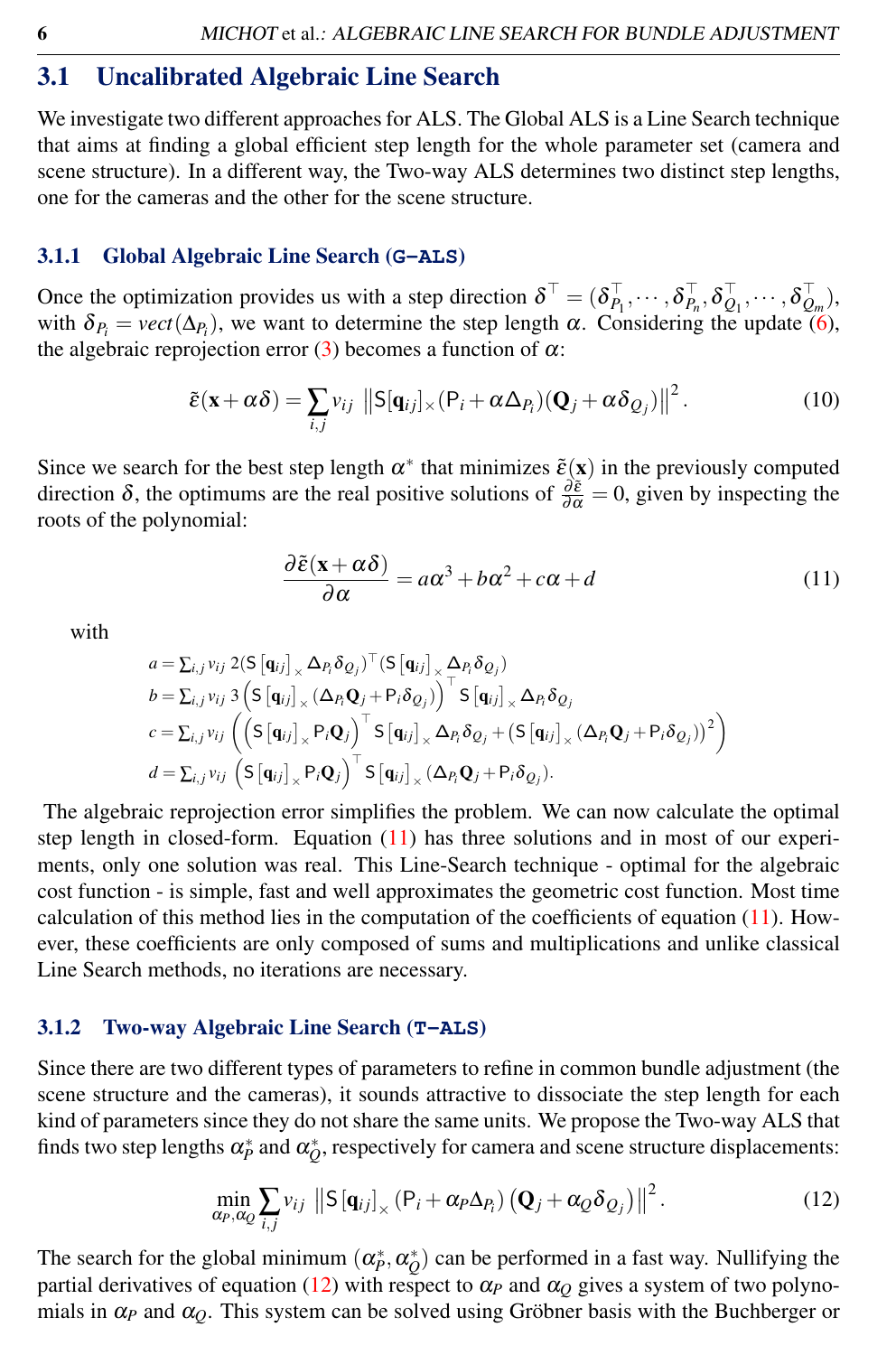Faugère algorithm, so that  $\alpha_p^*$  is the root of a degree 5 polynomial.  $\alpha_Q^*$  is then deduced from  $\alpha_P^*$ . Details on the calculation are given as supplementary material.

It is important to note that T-ALS alters the direction of the displacement. This is not a pure Line Search technique since it splits the displacement vector, for the cameras and the structure, and searches the best algebraic step length for each one. Nevertheless, experiments show that this modification often tends to improve the optimization speed, even sometimes allowing the minimization engine to escape from local minima.

### 3.2 Calibrated Algebraic Line Search

In a metric context, the camera parameters are not defined by the whole matrix  $P_i$  but only by orientation and translation parameters:  $\boldsymbol{\delta}^{\top} = \left(\delta_{r_1}^{\top}, \delta_{r_1}^{\top}, \cdots, \delta_{r_n}^{\top}, \delta_{t_n}^{\top}, \delta_{Q_1}^{\top}, \cdots, \delta_{Q_m}^{\top}\right)$ . We use a local Euler angle parametrization for orientation displacements  $\delta_{r_i}$ . Global camera orientations are represented by rotation matrices  $R_i \in SO(3)$ . Our update rule for the iteration  $k+1$  is thus  $R_i^{k+1} = R_i^k R(\delta_{r_i}^k)$ . In this context, and to preserve the form of equation [\(10\)](#page-5-0), we approximate  $\Delta_{P_i}^k$  by:

$$
\Delta_{P_i}^k \approx \mathsf{KR}_i^k([\delta_{r_i}^k] \times |\delta_{t_i}^k). \tag{13}
$$

Indeed, since

$$
\mathsf{P}_i^{k+1} = \mathsf{P}_i^k \begin{pmatrix} R(\alpha \delta_{r_i}^k) & \alpha \delta_{t_i}^k \\ \mathbf{0} & 1 \end{pmatrix} = \mathsf{K}(\mathsf{R}_i^k R(\alpha \delta_{r_i}^k) | \mathbf{t}_i^k + \alpha \mathsf{R}_i^k \delta_{t_i}^k).
$$

Using  $R(\theta) \approx I_3 + [\theta] \times$  to approximate a local rotation, we get:

$$
\mathsf{P}^{k+1}_i \;\; \approx \;\; \mathsf{K}(\mathsf{R}^k_i + \alpha \mathsf{R}^k_i[\delta^k_{r_i}] \times |\mathbf{t}^k_i + \alpha \mathsf{R}^k_i \delta^k_{t_i}) \;\; = \;\; \mathsf{P}^k_i + \alpha \mathsf{K} \mathsf{R}^k_i([\delta^k_{r_i}] \times |\delta^k_{t_i}).
$$

This approximation of  $\Delta_{P_i}^k$  allows us to preserve the form of equations [\(10\)](#page-5-0) and [\(12\)](#page-5-2) in the calibrated case. We apply the same procedures to find the step length(s) as in the uncalibrated adjustment, for Global and Two-way ALS.

### <span id="page-6-0"></span>3.3 Step Length Restriction

One drawback of the algebraic distance is that this error is only an approximation of the Euclidean distance since:

$$
d^{2}(\mathbf{X}, \mathbf{X}') = \frac{\tilde{d}^{2}(\mathbf{X}, \mathbf{X}')}{ww'},
$$
\n(14)

with  $X^{\top} = (x, y, w)$  and  $X'^{\top} = (x', y', w')$ , two homogeneous image points. Consequently, the minima of  $\varepsilon$  and  $\tilde{\varepsilon}$  may not match. They are usually close under an appropriate normalization  $[2]$ . This implies some restrictions on the step length given by the ALS: Since ALS is a Line Search technique (or LS-like for  $G$ – $ALS$ ), we employ the Wolfe conditions [17, chap 3] to ensure the decrease of the norm of the gradient:  $\lim_{k\to\infty} ||\nabla v(\mathbf{x}_k)|| = 0$ , with  $\omega_1 = 10^{-4}$ and  $\omega_2 = 0.99$ . In the case that ALS provides several solutions (this is rare in practice) we do an ascending sort of the step lengths. We then select the best step length which verifies the Wolfe criteria. Besides, to avoid mistaken step lengths (since the Algebraic distance is an approximation), we check whether a basic unit step length is not better than the one provided by ALS. In this special case, we obtain the same displacement (and length) that the one proposed by the minimization algorithm, *i.e.* without Line Search.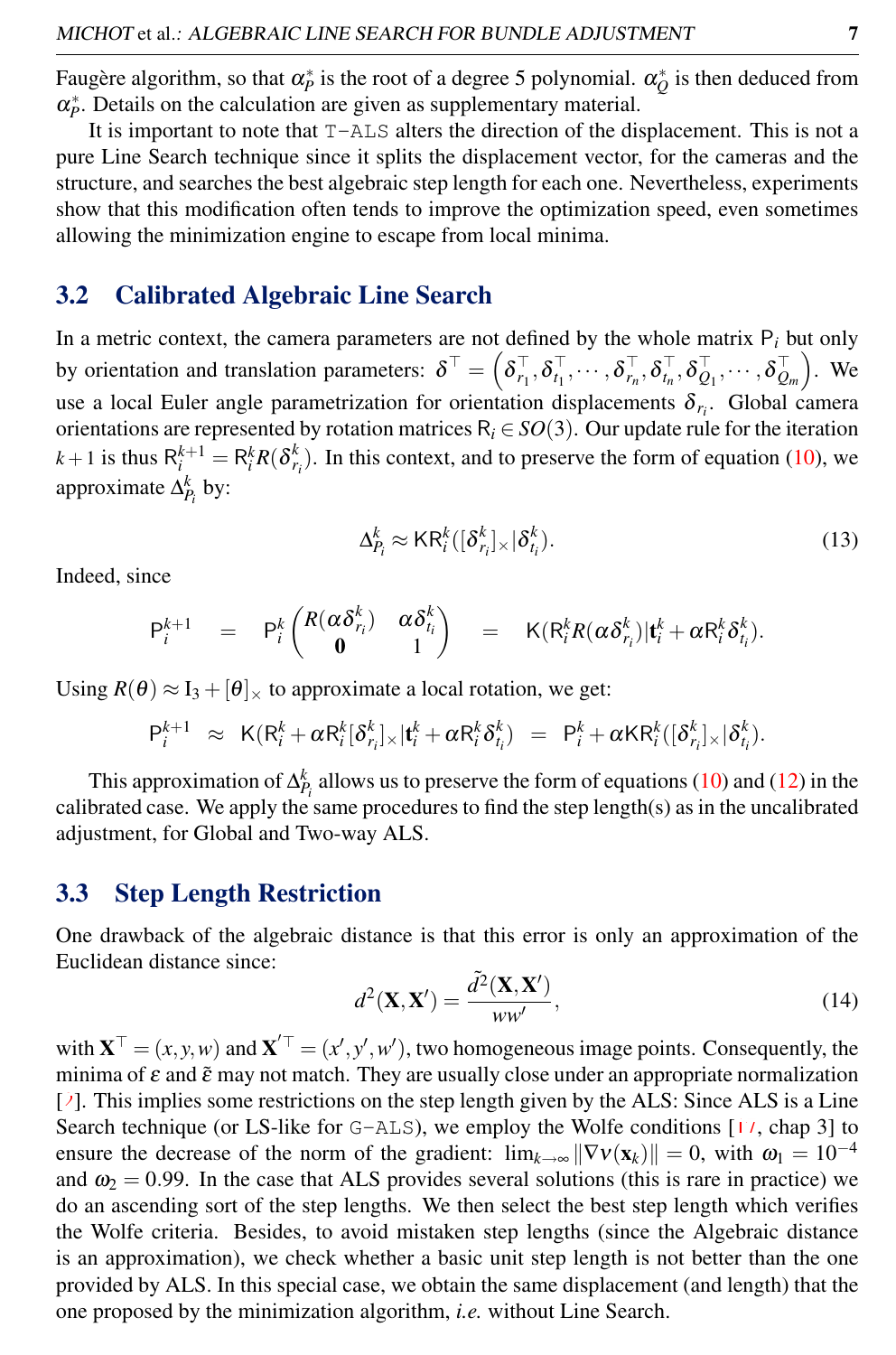We employ ALS with two different minimization techniques: Levenberg-Marquardt [8] and Dogleg Trust Region [11]. It is important to note that when the Gauss-Newton part is preponderant, which means that we are near a minimum, it is useless to perform a Line Search since Gauss-Newton yet defines a displacement with a relatively appropriate step length (depending on the approximation of the Hessian). This means that for LM minimization, we only perform ALS in the first few iterations (5 in our experiments). We also present an ALS employed in the dogleg step of a Dogleg Trust Region minimization.

# 4 Experimental Results

Experimental calculations were achieved in MATLAB. An isotropic normalization [6] was performed on all images points, and later rectified to get an output in pixels. We define RMS to be the Root Mean Square of the reprojection error. For each dataset, we compare our Line Search methods  $(G-ALS \text{ and } T-ALS \text{ from section } 3)$  $(G-ALS \text{ and } T-ALS \text{ from section } 3)$  with two nonlinear optimization algorithms (BA-LM [8], BA-DogLeg-Lourakis [11]) and state of the art Line Search techniques (LS-FJNT-exact and LS-FJNT-soft<sup>[1](#page-7-0)</sup>).

## 4.1 Synthetic Data

We randomly generate 1000 3D points in a cube with side length 6m, and 30 camera poses positioned around the cube at a distance of 20m from the center. We assume that the camera has constant intrinsic parameters (focal length: 1000 pixels, square pixels, and principal point in the center of the  $(640 \times 480 \text{ pixels})$  images). Image points are corrupted by a gaussian noise ( $\sigma = 1$  pixel). A batch reconstruction is next performed (see section [2.1\)](#page-1-0) to obtain an initial vector of parameters  $x_0$ , used by bundle adjustment algorithms.

<span id="page-7-1"></span>

<span id="page-7-2"></span>Figure 1: Evolution of the mean normalized (by the initial RMS) RMS of 20 simulations, for calibrated  $1(a)$  and uncalibrated  $1(b)$  Bundle Adjustment.

In the calibrated tests (Fig[.1\(a\)\)](#page-7-1), we see that yet in the first iteration, our Algebraic Line Search decreases the reprojection error better than without Line Search, for an LM-based BA or with a Dog-Leg BA. Both methods are even better than soft LS-FJNT and are way faster (see experiments on real data). For uncalibrated BA (Fig[.1\(b\)\)](#page-7-2),  $T$ -ALS appears to be more

<span id="page-7-0"></span><sup>1</sup> www2.imm.dtu.dk/∼hbn/Software/linesearch.m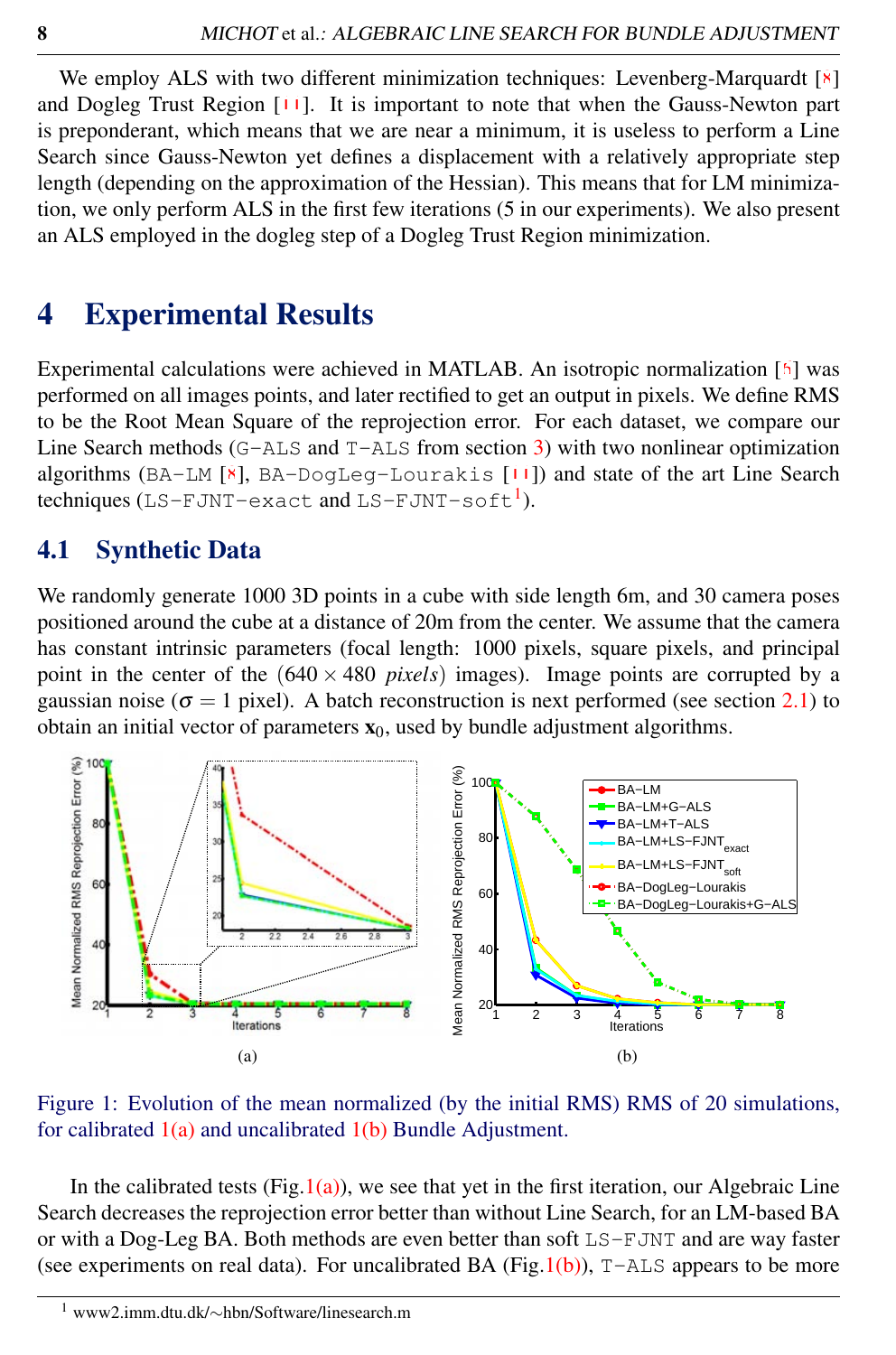efficient (in the first few iterations) than the classical exact LS-FJNT. G-ALS with LMbased BA has good results: it even matches exact LS-FJNT, but does not improve Dog-Leg BA in this configuration.

### 4.2 Real Data

We have experimented our ALS technique on several standard datasets<sup>[2](#page-8-0)</sup> ("dinosaur", "castle") and video sequences ("city", see Figure  $2(a)$ ). An initial computation of camera poses and 3D scene structure was performed by the batch projective factorization of [22] and rectified to a metric scene (section [2.1\)](#page-1-0).

|                 | #Imgs | #Vars       | Init. RMS | <b>Final RMS</b> (pixels) |       |       | <b>Exec. Time (s) / Iterations</b> |          |              |
|-----------------|-------|-------------|-----------|---------------------------|-------|-------|------------------------------------|----------|--------------|
| <b>Sequence</b> | (n)   | $(6n + 3m)$ | (pixels)  | no LS                     | G-ALS | T-ALS | noLS                               | $G-ALS$  | <b>T-ALS</b> |
| "dinosaur"      | 12    | 4035        | 6.345     | .534                      | .534  | 1.534 | 19.058/8                           | 15.872/6 | 14.750/6     |
| "castle"        | Q     | 3960        | 5.364     | 3.121                     | 3.121 | 3.121 | 138.02/25                          | 30.15/24 | 129.83/24    |
| "city-long"     | 30    | 17136       | 2.642     | 0.668                     | 0.668 | 0.668 | 39.93/8                            | 34.98/7  | 35.17/7      |
| "city-small"    | 6     | 2466        | 0.456     | 0.361                     | 0.361 | 0.361 | 8.83/7                             | 10.13/7  | 9.84/7       |

<span id="page-8-1"></span>

<span id="page-8-4"></span><span id="page-8-3"></span><span id="page-8-2"></span>Figure 2: Results of the "city" sequence (a). Figures (b) and (c) show the evolution of the RMS (pixels) over time (top) and iterations (bottom), for 30 cameras (b) "city-long" and 6 cameras (c), "city-small".

When the initial solution is imprecise (a few pixels: sequences "dinosaur", "castle" and "city-long") BA with ALS is between 6 to 20% faster than classical BA using LM, depending on the sequence used as benchmark. This computation time decrease can be explained by comparing the number of iterations. BA with ALS often does less iterations to obtain the same solution, except for the last line (Figure  $2(c)$ ), which is a small sequence, and where the initial solution is already a good guess since the initial RMS is less than 0.5 pixels. This result agrees with the remark made in section  $3.3$ , regarding the efficiency of a LS technique (like ALS) employed when the Gauss-Newton step well approximates the reprojection function.

<span id="page-8-0"></span><sup>2</sup> We thank VGG for their datasets www.robots.ox.ac.uk/∼vgg/data/data-mview.html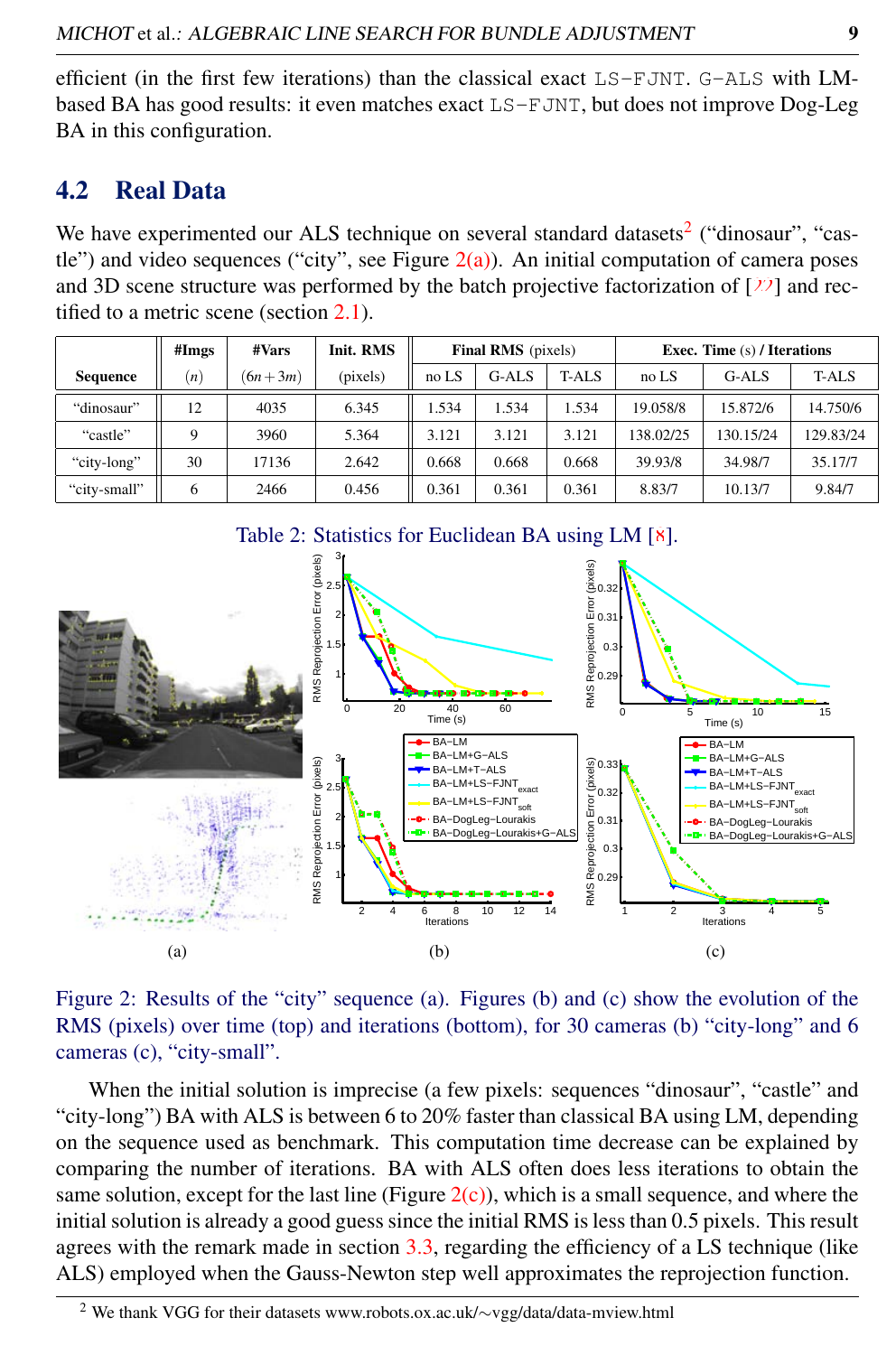Figure [2](#page-8-3) illustrates the results for BA over the "city-long" and "city-small" sequences. In figure [2\(b\),](#page-8-4) at the third iteration, we see that BAs using LM+LS escape from a local displacement fail. However our methods (G-ALS and T-ALS) are considerably faster than exact or even soft LS-FJNT.

# 5 Conclusion

This paper introduces ALS (Algebraic Line Search), a new line search technique for Bundle Adjustment. The idea is to substitute the geometric distance by the algebraic distance only in the Line Search cost function. Experiments conducted on simulated and real data showed that our ALS provides an efficient step length that minimizes the reprojection error in a shorter time than with other minimization techniques. The method can be applied to any problem minimizing a geometric error, such as camera pose estimation and point triangulation. Results showed that the further away the initial solution is from the optimal one, the greater the improvement provided by ALS (typically for *RMS* > 1 pixel). Future work will consist in experimenting this approach in a real-time setup, within a hierarchical adjustment for SLAM applications.

# **References**

- [1] M. Al-Baali and R. Fletcher. An efficient line search for nonlinear least squares. *J. Optim. Theory Appl.*, 48(3):359–377, 1986.
- [2] W. Chojnacki and M.J. Brooks. Revisiting hartley's normalized eight-point algorithm. *Pattern Analysis and Machine Intelligence, IEEE Transactions on*, 25(9):1172–1177, Sept. 2003. ISSN 0162-8828. doi: 10.1109/TPAMI.2003.1227992.
- [3] A. Davison. Real-time simultaneous localisation and mapping with a single camera. In *ICCV*, pages 1403–1410 vol.2, Washington, DC, USA, October 2003. IEEE Computer Society. ISBN 0-7695-1950-4.
- [4] P.E. Frandsen, K. Jonasson, H.B. Nielsen, and O. Tingleff. *Unconstrained Optimization*. 1999.
- [5] W. Hager and H. Zhang. Algorithm 851: CG DESCENT, a conjugate gradient method with guaranteed descent. *ACM Trans. Math. Softw.*, 32(1):113–137, 2006. ISSN 0098-3500. doi: http://doi.acm.org/10.1145/1132973.1132979.
- [6] R. Hartley. In defence of the 8-point algorithm. In *ICCV*, page 1064, Washington, DC, USA, 1995. IEEE Computer Society. ISBN 0-8186-7042-8.
- [7] R. Hartley. Minimizing algebraic error. In *ICCV*, page 469, Washington, DC, USA, 1998. IEEE Computer Society. ISBN 81-7319-221-9.
- [8] R. Hartley and A. Zisserman. *Multiple view geometry in computer vision*. Cambridge University Press, Cambridge, UK, first edition, 2003.
- [9] K. Levenberg. A method for the solution of certain non-linear problems in least squares. *Quarterly of Applied Mathematics*, Jul. 1944.
- [10] D.C. Liu and J. Nocedal. On the limited memory BFGS method for large scale optimization. *Math. Program.*, 45(3):503–528, 1989. ISSN 0025-5610. doi: http://dx.doi.org/10.1007/ BF01589116.